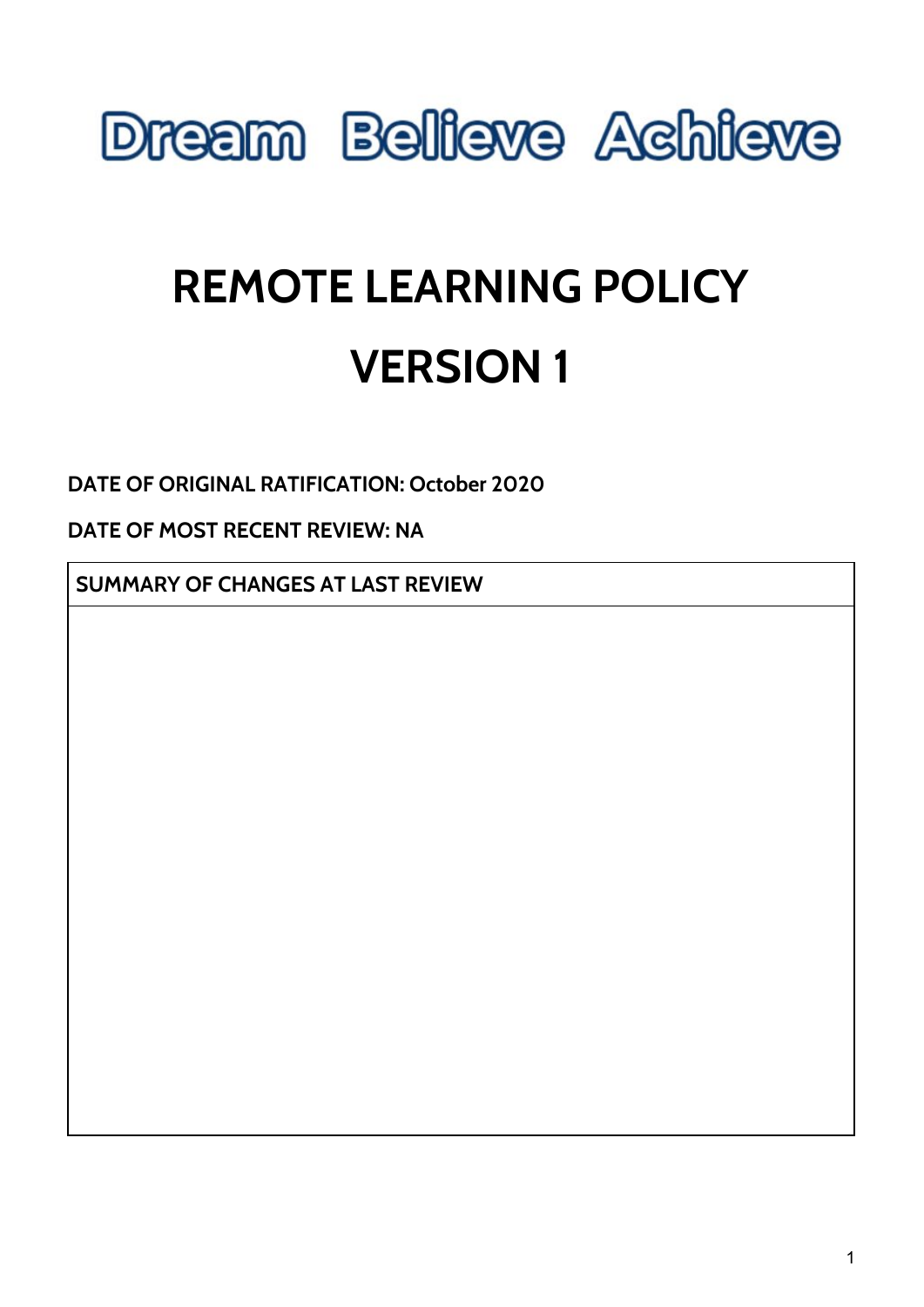

| <b>RECORD OF CONSULTATION</b> |                                    |
|-------------------------------|------------------------------------|
| <b>DATE</b>                   | <b>CONSULTATION DETAILS</b>        |
| October 2020                  | Consultation with teachers & HLTAs |
|                               | Consultation with support staff    |
| November 2020                 | Updated to reflect                 |
|                               |                                    |
|                               |                                    |
|                               |                                    |
|                               |                                    |
|                               |                                    |

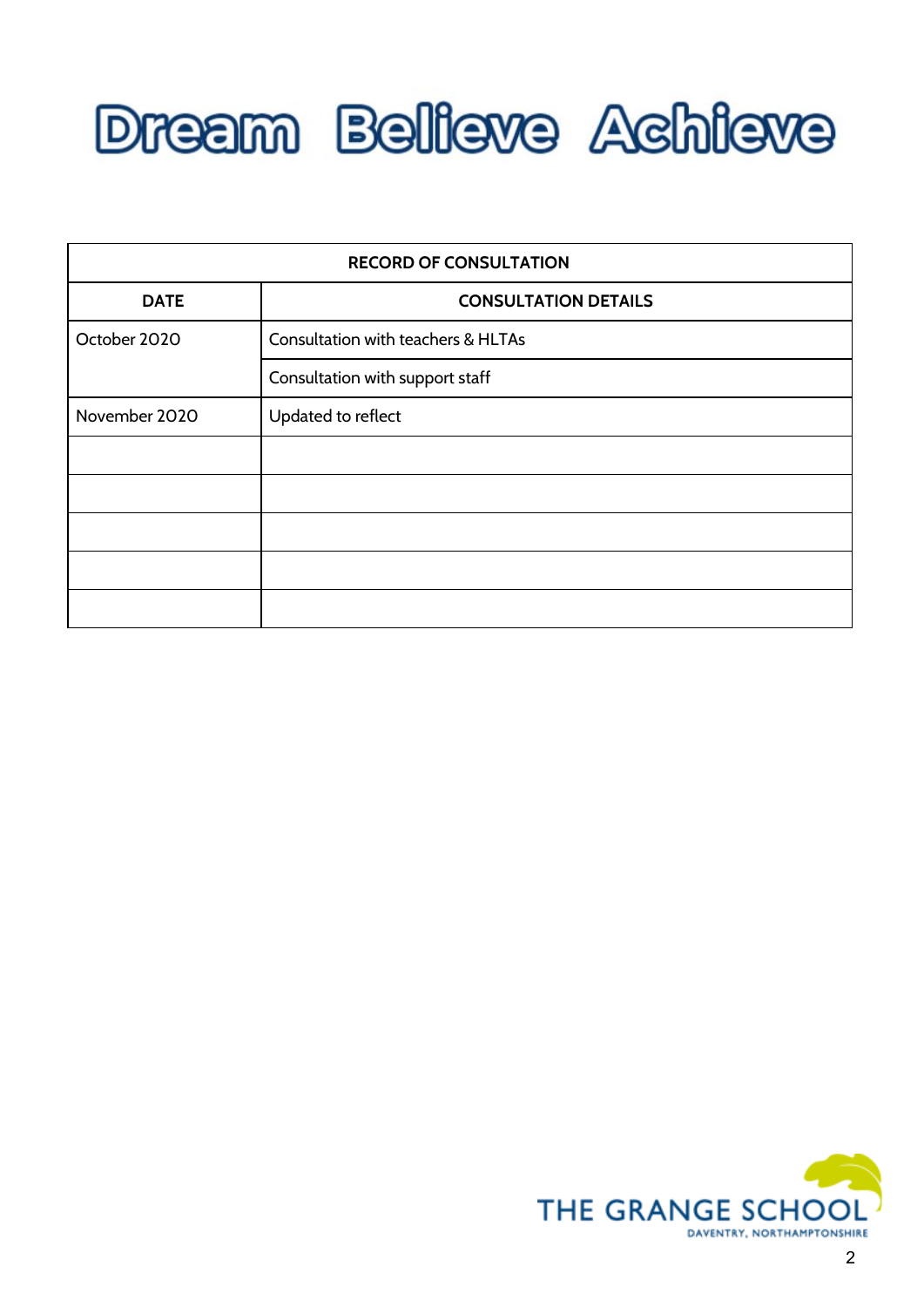## **1. Aims**

This remote learning policy for staff aims to:

- Ensure consistency in the approach to remote learning for pupils who aren't in school
- Set out expectations for all members of the school community with regards to remote learning
- Provide appropriate guidelines for data protection

## **2. Roles and responsibilities**

When providing remote learning, staff must be available during their usual working hours. In the event of remote learning taking place, lunchtime will be assumed to be 12:15 - 13:15 for all staff. If they're unable to work for any reason during this time, for example due to sickness or caring for a dependent, they should report this using the normal absence procedure.

Staff should, at all times, be dressed appropriately and professionally, as per the Staff Code of Conduct.

Staff should ensure that their location is appropriate for Google Classroom Meets to take place. There should be a minimum of background noise and no distractions or disruptions.

## **2.1 Teachers**

- Remote learning (planning for and feeding back), for children self-isolating/shielding is the responsibility of the class teacher
- Class teachers will be expected to take full control of their Google Classroom and Class Dojo and use these to set work for children who are self-isolating or shielding, alongside setting homework for the rest of the class
- Differentiated work should be set; including appropriate work for those children following PIVATs
- Deadlines should be set for each piece of work. To allow flexibility, the deadlines should be the Sunday at the end of the week.
- **● Work should not be set for any child who is absent through illness**
- **●** Faye Kite will be coordinating remote learning so any issues/questions will need to be communicated to her by email [\(mrs.kite@thegrangeschooldaventry.net\)](mailto:mrs.kite@thegrangeschooldaventry.net)
- Teachers will be expected to meet regularly (once per week for English and once per week for maths) with individuals/groups of children, using the Google Classroom Meet facility and / or Zoom. This meeting should be a focused review of learning, including teaching where necessary. It is not a wellbeing check-in - Faye Kite will do these.
- In addition, arrangements will be made to allow staff at endeavour to contact self-isolating children on a daily basis. While numbers are small this should be possible. This daily contact should take the format of a phone call and be a short call to provide explanations in any area where a child needs academic support. Faye Kite will continue to make well-being checks on pupils and their family members.
- All communication should be through Class Dojo, telephone, Zoom or Google Classroom Meet.
- Teachers will need to provide Faye Kite with a master copy of the week's learning (including a printed copy of the powerpoint for example) so that copies can be made for children with no access to the internet. This should take the format of a weekly pack containing all the required learning materials.

## **2.2 Teaching assistants**

Teaching assistants will assist with the implementation of remote learning during periods of local lockdown or self-isolation. When assisting with remote learning, teaching assistants must be available for their usual working hours. If they're unable to work for any reason during this time, for example due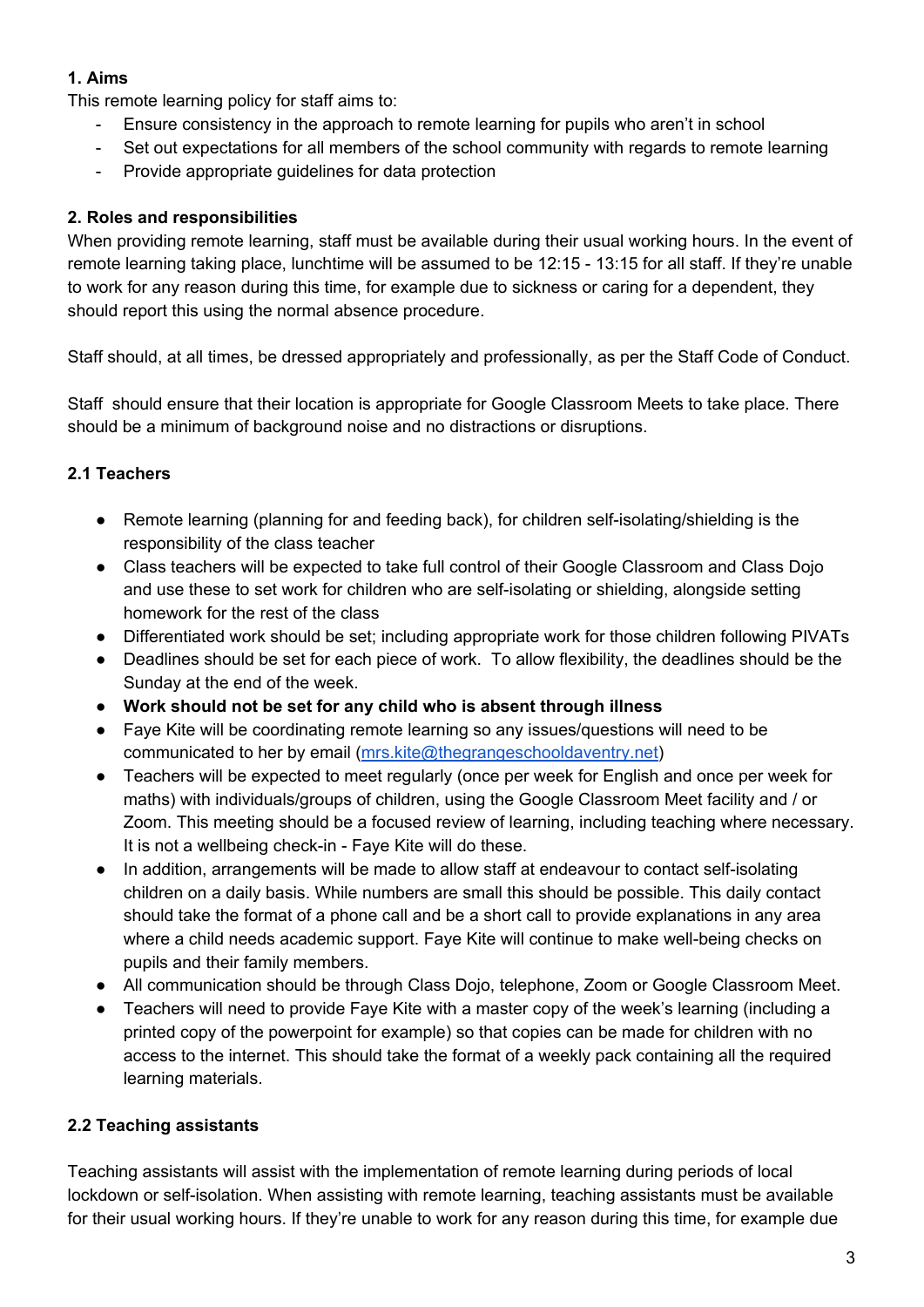to sickness or caring for a dependent, they should report this using the normal absence procedure. When assisting with remote learning, teaching assistants should endeavour to support pupils they would normally work with (under the direction of the class teacher).

## **2.3 Subject leads**

Alongside their teaching responsibilities, subject leads are responsible for:

- Considering whether any aspects of the subject curriculum need to change to accommodate remote learning
- Working with teachers teaching their subject remotely to make sure all work set is appropriate and consistent
- Working with other subject leads and senior leaders to make sure work set remotely across all subjects is appropriate and consistent, and deadlines are being set an appropriate distance away from each other
- Monitoring the remote work set by teachers in their subject
- Alerting teachers to resources they can use to teach their subject remotely

## **2.4 Senior leaders**

Alongside any teaching responsibilities, senior leaders are responsible for:

- Monitoring the effectiveness of remote learning
- Monitoring the security of remote learning systems, including data protection and safeguarding considerations

#### **2.5 Designated safeguarding leads**

The DSLs are responsible for observing, recording and reporting any safeguarding issues, via the usual school practices.

## **2.6 Pupils and parents**

Staff can expect pupils learning remotely to:

- Be contactable during the school day
- Complete work to the deadline set by teachers
- Seek help if they need it, from teachers or teaching assistants
- Alert teachers if they're not able to complete work

Staff can expect parents with children learning remotely to:

- Make the school aware if their child is sick or otherwise can't complete work
- Seek help from the school if they need it
- Be respectful when making any complaints or concerns known to staff

## **2.8 Governing body**

The governing board is responsible for:

- Monitoring the school's approach to providing remote learning to ensure education remains as high quality as possible
- Ensuring that staff are certain that remote learning systems are appropriately secure, for both data protection and safeguarding reasons

## **3. Principles of Remote Learning**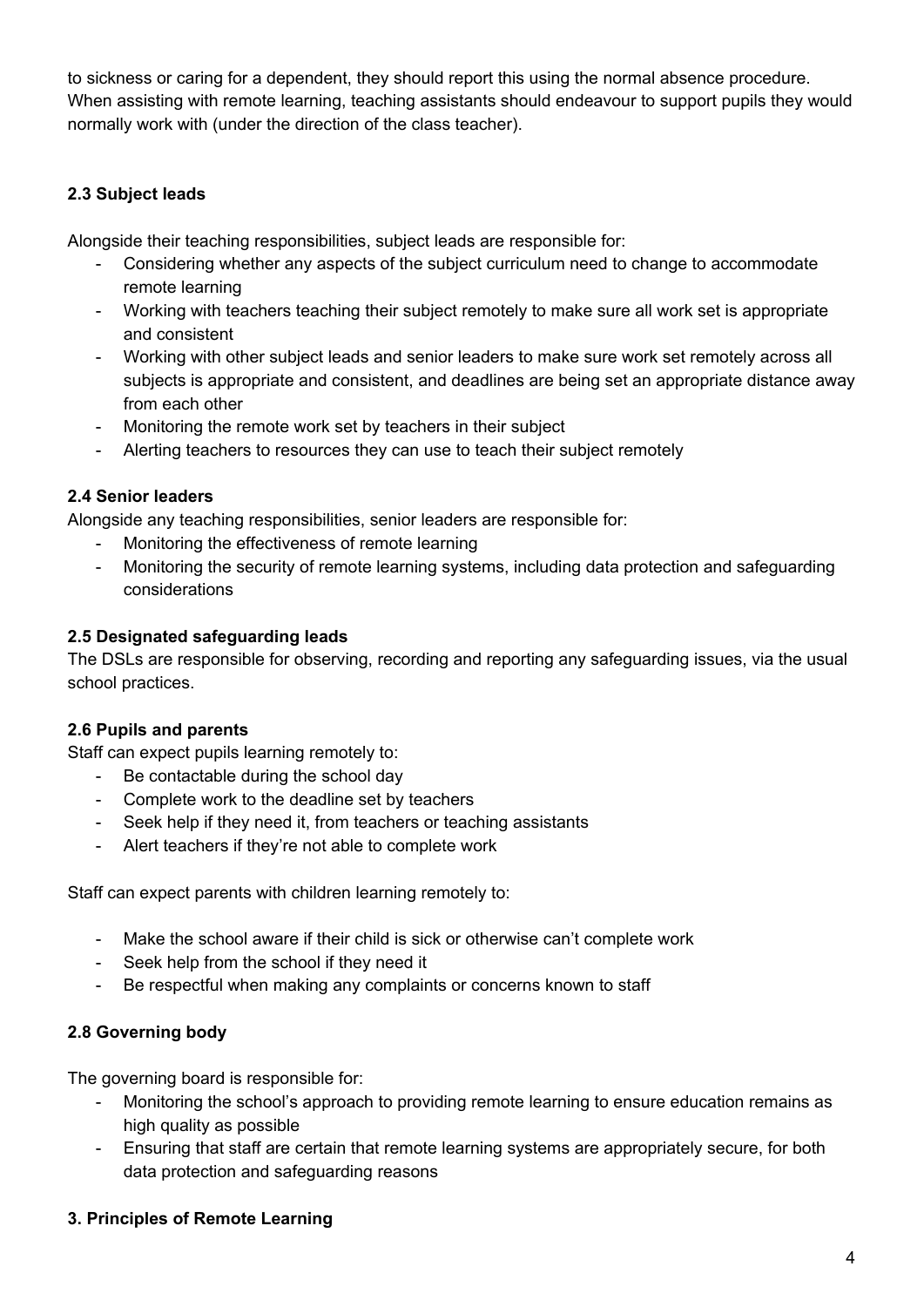Government Guidance clearly sets out its expectations of schools:

- use a curriculum sequence that allows access to high-quality online and offline resources and teaching videos and that is linked to the school's curriculum expectations
- give access to high quality remote education resources
- select the online tools that will be consistently used across the school in order to allow interaction, assessment and feedback and make sure staff are trained in their use
- provide printed resources, such as textbooks and workbooks, for pupils who do not have suitable online access
- recognise that younger pupils and some pupils with SEND may not be able to access remote education without adult support and so schools should work with families to deliver a broad and ambitious curriculum

When teaching pupils remotely, we expect schools to:

- set assignments so that pupils have meaningful and ambitious work each day in a number of different subjects
- teach a planned and well-sequenced curriculum so that knowledge and skills are built incrementally, with a good level of clarity about what is intended to be taught and practised in each subject
- provide frequent, clear explanations of new content, delivered by a teacher in the school or through high-quality curriculum resources or videos
- gauge how well pupils are progressing through the curriculum, using questions and other suitable tasks and set a clear expectation on how regularly teachers will check work
- enable teachers to adjust the pace or difficulty of what is being taught in response to questions or assessments, including, where necessary, revising material or simplifying explanations to ensure pupils' understanding
- plan a programme that is of equivalent length to the core teaching pupils would receive in school, ideally including daily contact with teachers
- The above can be achieved in a variety of ways:
	- Using high quality prepared [resource](https://docs.google.com/document/d/1LbTvgLOZs_Pb62GzoGEo6dTGifcsJssZX1DGfzSB0X0/edit)s available online. Click here for resource ideas
	- A video of yourself/colleague in school delivering some learning Click here for [technical](https://docs.google.com/document/d/1RahKU3U8HDPSst8UIhuJ8Z6Ciojk3ZMfon3NXaDxtcc/edit#) [support](https://docs.google.com/document/d/1RahKU3U8HDPSst8UIhuJ8Z6Ciojk3ZMfon3NXaDxtcc/edit#)
	- A narrated powerpoint Click here for [technical](https://docs.google.com/document/d/1RahKU3U8HDPSst8UIhuJ8Z6Ciojk3ZMfon3NXaDxtcc/edit#) support
	- Live meets between teacher and pupils who are isolating at home (cover for these can be requested)

## **Meeting the needs of all pupils**

Teachers have a duty to meet the needs of all pupils through a range of differentiation strategies and techniques. Remote learning should offer these, to ensure that **all** children are able to access their learning remotely and make good progress, whether in school or at home.